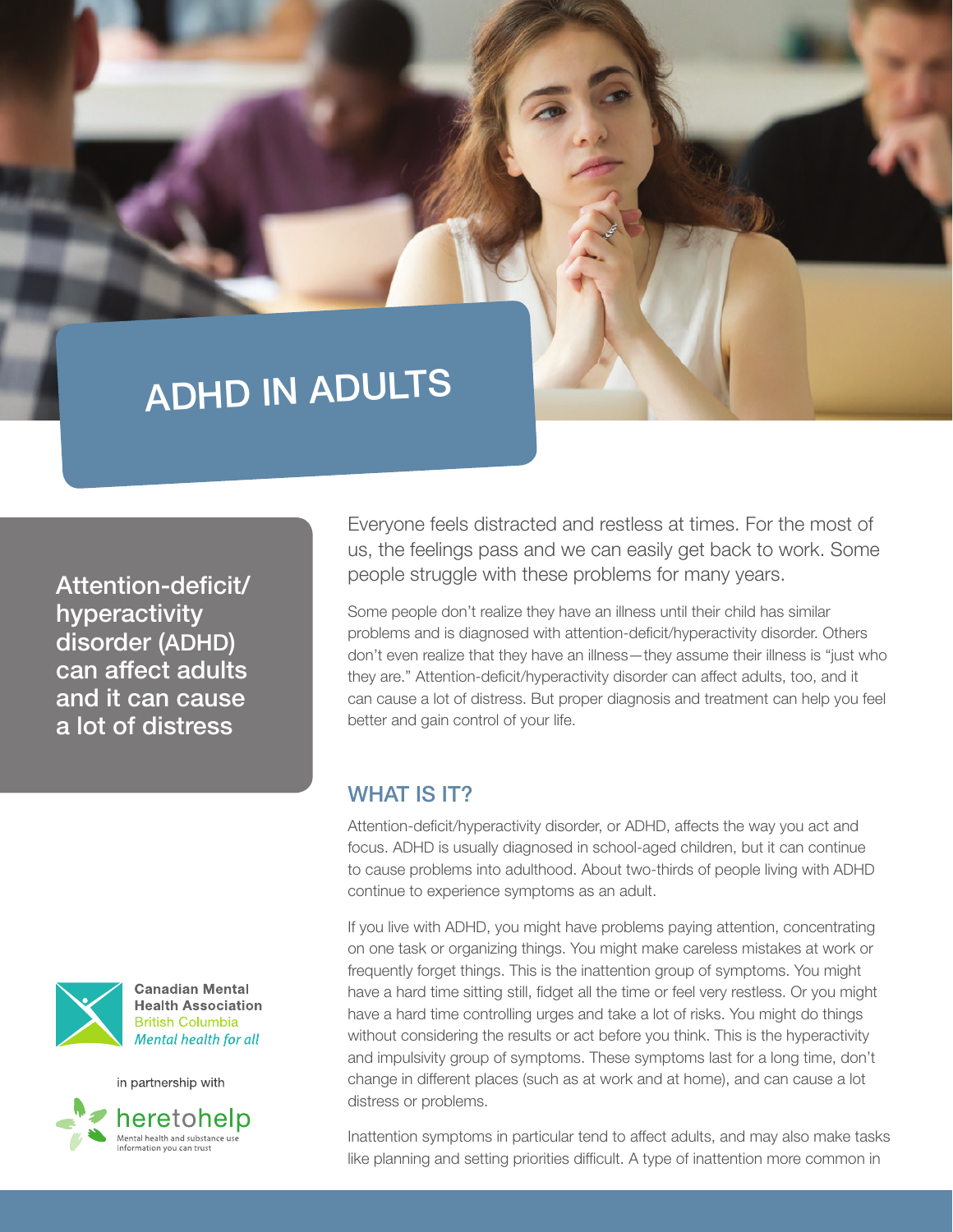# COULD I HAVE ADHD?

- I have a hard time starting projects, especially if they require a lot of thinking or concentration
- I have a hard time finalizing small details once the challenging parts of a task are finished
- I often forget about meetings and other day-today obligations
- I focus strongly on things that catch my interest to the point that time seems to disappear and I miss important obligations
- I have a hard time organizing things, such as projects at work or my finances
- I often fidget or feel very restless
- I often feel like I have to move or do something active
- I seem to have a harder time coping with frustration, stress, anger, or setbacks than others
- I've experienced these symptoms since I was young

Talk to your doctor if you feel that many of the above statements apply to you, happen often and cause a lot of problems.

adults is hyperfocus: focusing so strongly on something that catches your interest that it's difficult to move your attention to more important tasks. While it may sound like the opposite of inattention, hyperfocus makes it hard to pay attention to information or tasks that should have priority.

Impulsivity may be less frequent or obvious in adults than in children, but the impact of impulsive decisions can be very harmful. For example, adults may quit school, quit a job, get into car accidents, or have problems with substance use.

You may be diagnosed as an adult with ADHD, but you must have experienced some ADHD symptoms by the age of 12—there is no such thing as ADHD that starts when you're an adult. Some people cope with symptoms when they were children, but the demands of adulthood make the symptoms more obvious and more troublesome.

## WHY IS ADHD IN ADULTS HARD TO DIAGNOSE?

ADHD can be harder to diagnose in adults for some of these reasons:

- Other mental illnesses can cause problems with attention or behaviour so it may be harder to see what's going on. For example, some mood disorders can cause problems with concentration, some anxiety disorders can cause problems with restlessness, and some personality disorders can cause problems with impulsivity
- Clinicians may have less training to recognize ADHD in adults, although this is starting to improve
- Adults can develop coping strategies that "hide" symptoms. For example, an adult who feels very restless can choose a busy, fast-paced job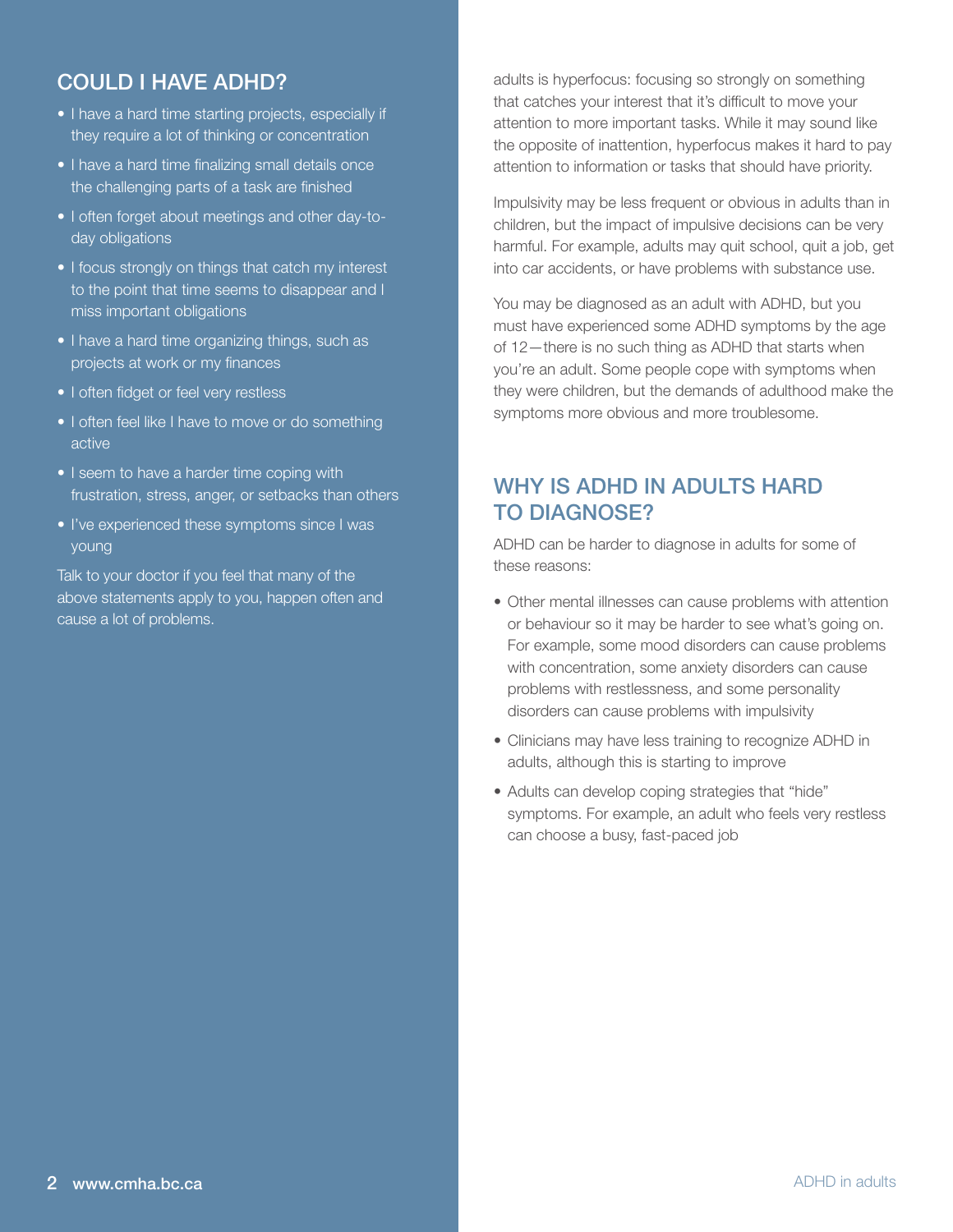# WHO DOES IT AFFECT?

About 4% of adults experience some or all ADHD symptoms. It affects men and women almost equally.

- Family members-ADHD seems to run in families, so you are much more likely to have ADHD if a close biological relative has ADHD.
- Other mental illnesses—More than three-quarters of adults living with ADHD have another mental illness. The most common mental illnesses are depression, bipolar disorder, social anxiety disorder, substance use disorders and personality disorders.

ADHD is likely caused or influenced by many different things. Examples include your genes, the environment you live in, and your life experiences.

## WHAT CAN I DO ABOUT IT?

ADHD is usually treated with a combination of medication, counselling and self-care.

• **Medication** - Adults are often treated with the same kind of stimulant and non-stimulant ADHD medication as children. If you are interested in trying a medication, talk to your doctor so you can discuss the best options based on your health needs and goals.



Some people cope with symptoms when they were children, but the demands of adulthood make the symptoms more obvious and more troublesome

- Psychotherapy-Cognitive-behavioural therapy (CBT) teaches you the relationship between your thoughts, moods and behaviours. It has been adapted to help people living with ADHD. A therapist can also help you make changes in your behaviour. These changes help you replace unhelpful behaviours with helpful behaviours. This may help you manage symptoms and live well. It's also important to learn about ADHD, which should be part of any type of counselling. Family therapy can help your entire family understand ADHD.
- Self-help-Strategies like maintaining a consistent schedule and using notes, lists or charts to keep you on track may help. Some people find it useful to change their work environment, such as working in a quieter location, using headphones to block noise, changing lighting, or scheduling more frequent breaks. Your mental health practitioner can suggest specific strategies to help you cope with your symptoms. Many adults living with ADHD experience sleep problems, so good sleep habits are particularly important. Strategies like regular exercise, eating well, staying in touch with family and friends, joining a support group, and doing things you enjoy can help everyone improve their well-being.